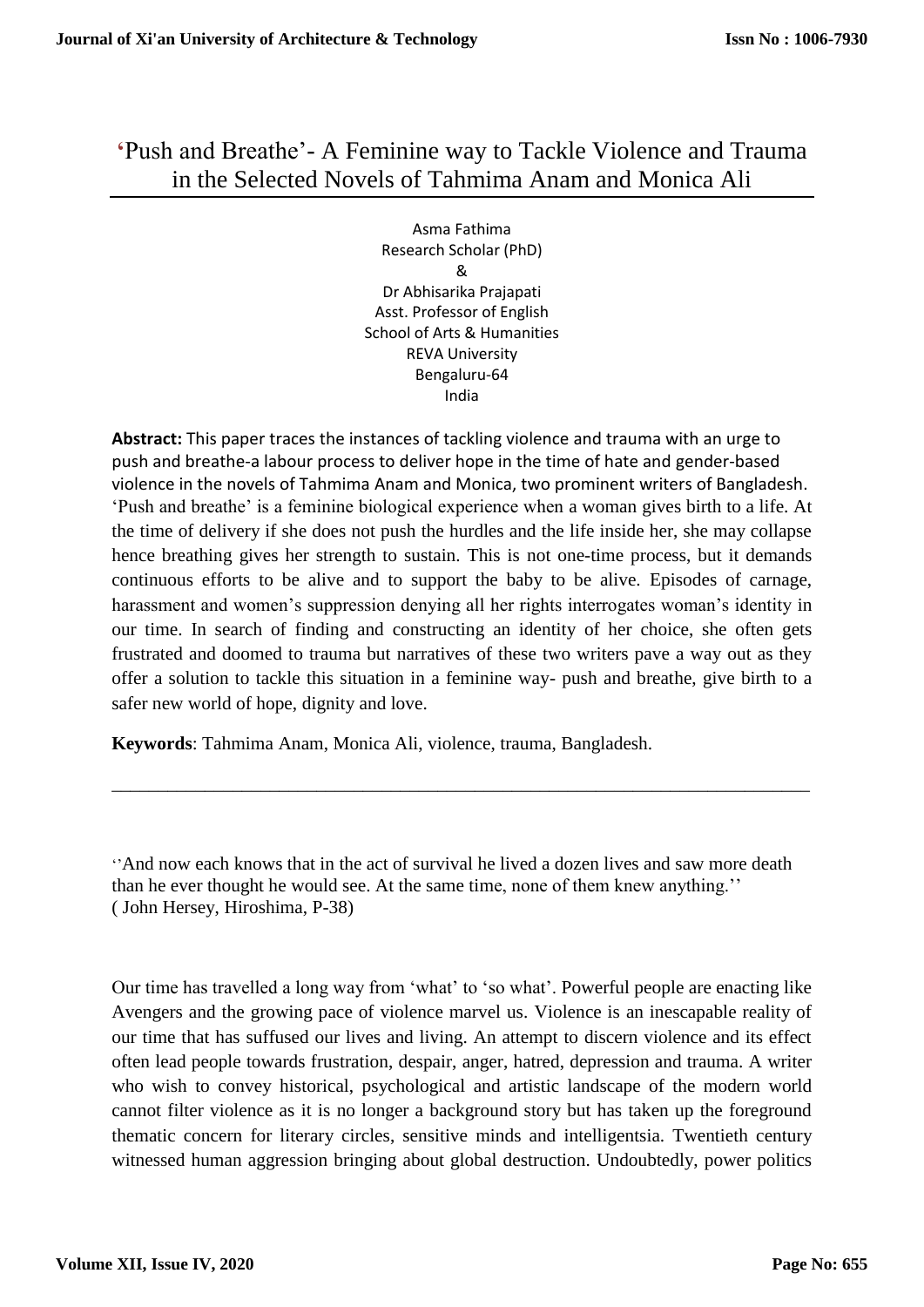has fanned the dirty game of suppression and illegal-unethical intervention in the world around. This is truly an age of extremes.

Predefined and predetermined gender roles of man and woman limit their potential and interrupts human bond. Female experience may differ from male and their perception but offer to find a solution which may launch drastic change in society in establishing a harmonious synchronisation. 'Push and breathe' is a feminine biological experience when a woman gives birth to a life. At the time of delivery if she does not push the hurdles and the life inside her, she may collapse, hence breathing gives her strength to sustain. This is not a one-time process, but it demands continuous efforts to be alive and to support the baby to be alive.

Valarie Kaur, a Filmmaker and a Lawyer in her outstanding speech talks about the darkness of the tomb comparing it with our world of hate- based violence, racial profiling and genocide. She offers a solution to tackle this violence and traumatic phase by breathing and pushing to be alive and to give birth to a new era and a new hope. When we see writers like Tahmima Anam and Monica Ali as powerful emerging writers from Bangladesh, a country in South- Asia, we can smell the same urge to push and breathe to come out of this transitional phase. They have sketched characters in their fictional world who talk about grappling the situations and come out as winners hoisting the flag high despite their harsher way of life. Bangladesh is a South- Asian country where communal hatred and liberal war dominated and governed people's lives.

The world is running on its metamorphosis at a very fast pace with the growing inventions, not to forget the arms and ammunitions causing destruction to society in the name of developments in the field of science and technology. And so is the impact of growing demands and pressure transversing into forms implicating situations in which a stable living is seldom a dream for those who are afflicted by its repercussions. Besides, their emotional tranquillity causes chaotic syndromes in possession with violent disposition. Deterring courage, sacrifice, heroism, confidence, peace and making way to cowardice, despair, grief, angst, anger, suffocation, laughter, parody, longing, love, hate, disgust, horror, fear, pain and suffering. The collision of these forces represses human progress delineating their quest for identity. The plurality of human identity coincides with the predominant type that strives to establish self-identity. A typology factor that deters he/ she from formulating its true identity. In a typical society, typology could be traced from ethical, cultural, legal, political and societal norms of human living. "A person's citizenship, residence, geographic origin, gender, class, politics, profession, employment, food habits, sports, interests, taste interests, taste in music, social commitments, etc., make us members of a variety of groups. Each of these collectivises, to all of which this person simultaneously belongs, gives her a particular identity.''(P-05,Amartyasen.) It is a long-term conflict linked with global landscape of extreme violence that bring in profound changes with its widespread apparent issues. This paper would attempt to define and contextualize typology of ethnographic violence at its extreme behaviour, so far as recorded in the form of war- genocide, sexual abuse, child abuse and issues related to domestic violence. The many facets of interpersonal violence occurring in family includes issues related to early marriage, marital injustice, widowhood suffered by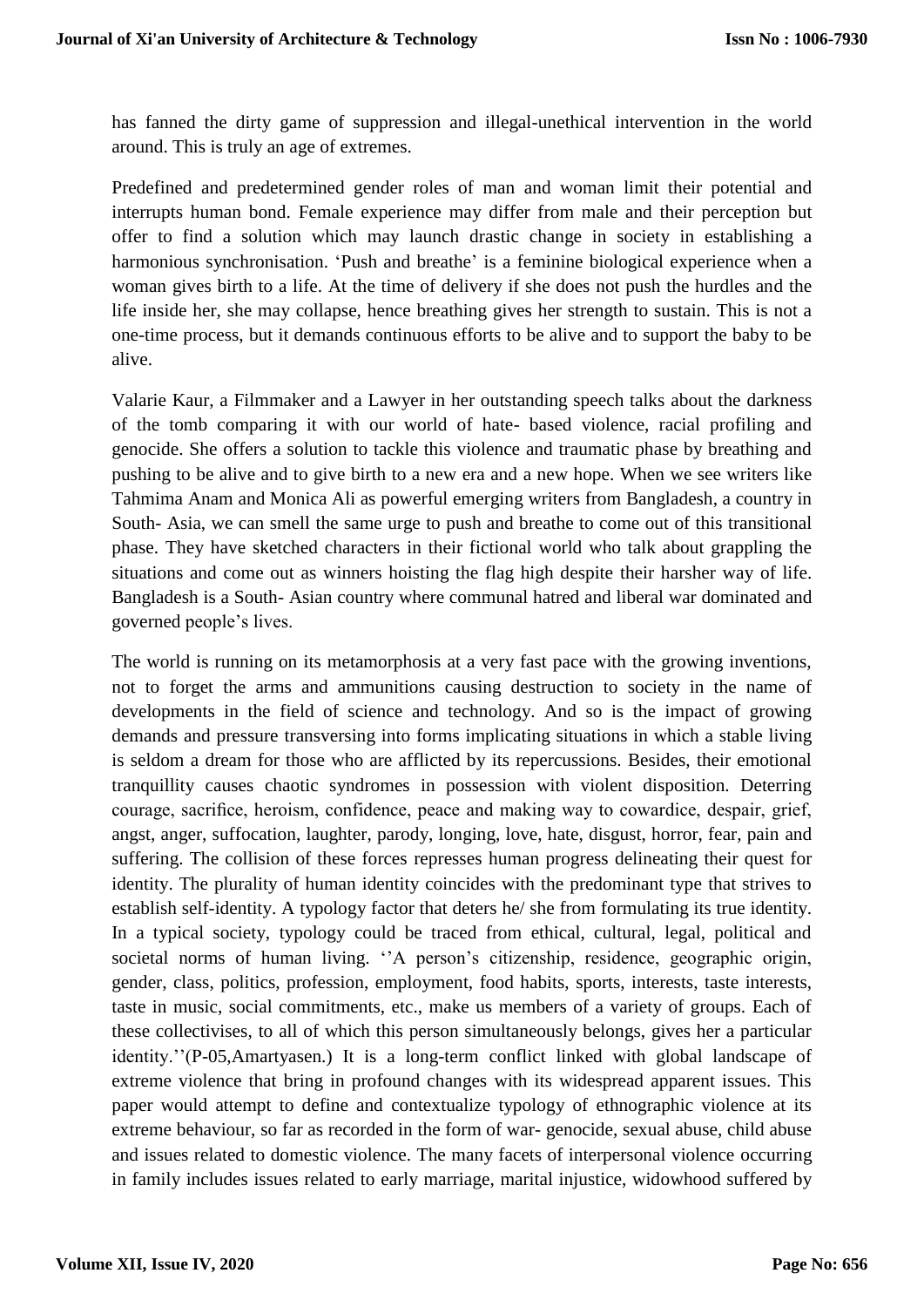women; solitude, dismay, transformation of character and huge family responsibility on men. Thus, making their living sophisticated and laboured to meet the upcoming challenges of life.

Social living has its endowment with several factors that builds relationship. The determination of single identity out of the multiple identities expected from the individual marks however, with severe limitations and restrictions. Although human beings are associated with many different groups through birth, race, association and alliances. They are committed to play a variety of roles at different sectors of living. Of one such and most challenging is the role of a widowed mother especially when no support could be derived from the family members. It's a tale of an anxious mother who lost her husband at a tender age and lived a life full of challenges. It was an epidemic of isolation that Rehana, a protagonist from the novel *A Golden Age* by Tahmima Anam experienced for years towards the upbringing of children. As it is well placed in Herman's theory of trauma that, "Isolation is the danger to be avoided at all costs, and that there is no such thing as a small concession when the issue is preserving their connections with the outside world''. (P- 58, Anam) In order to free herself from the ensnared isolation of widowhood, Rehana Haque quite often arranged gathering with the mood of picnic celebration. Although the news of Silvi's engagement had disheartened Sohail, she felt happy to see him cheering at the cricket game with his friends. Out of her sober living lifestyle, she finds happiness in every small bit around her. She knows how to 'push and breathe.'

A 'lonely mother' whose children were dissociated from her in an unfair complex society on becoming widow, was a terrifying colossal experience. Running around to provide best living for her children she musters courage bearing patience and deriving all her interests, priorities and ambitions for a genuine cause. Who could have otherwise been fraught with anxiety nevertheless gratifying towards the sanity? This lonely mother's hardship towards constructing the house and bringing back children demonstrated no less noteworthy evidences as a woman's enormous struggle to stand for her esteem identity. While digging the foundation, pouring cement into the hole and enabling it with the support of metal girders is a contrast towards the upcoming obstacles on her way. Having tried'' Habib Bank first and then United and National banks''. with no guarantor to mortgage the land, however successful at her endeavour "leaped out of the room, still gripping the instrument she had brought along to sign papers, a green metal fountain pen with a letter opener at the top.'' (P-42,Anam)

The youths of the age could not be deterred from any sort of beleaguered atmosphere. It was when, the whole nation was found to be at crisis, her own children joined various parties to support the cause of resistance. Maya in her widow-white saree took to the streets at the University gate by joining rallies on the other hand Sohail had joined Guerrilla. ''In the words of Herman, unlike commonplace misfortunes, traumatic events generally involve threats to life or bodily integrity, or a close personal encounter with violence and death.''P-24 (Herman) The mother could no longer be excited to hear the torments narrated by him about the strange lifestyle that his son was living. However, she tried not to show her disappointment. As he recorded the instances one by one.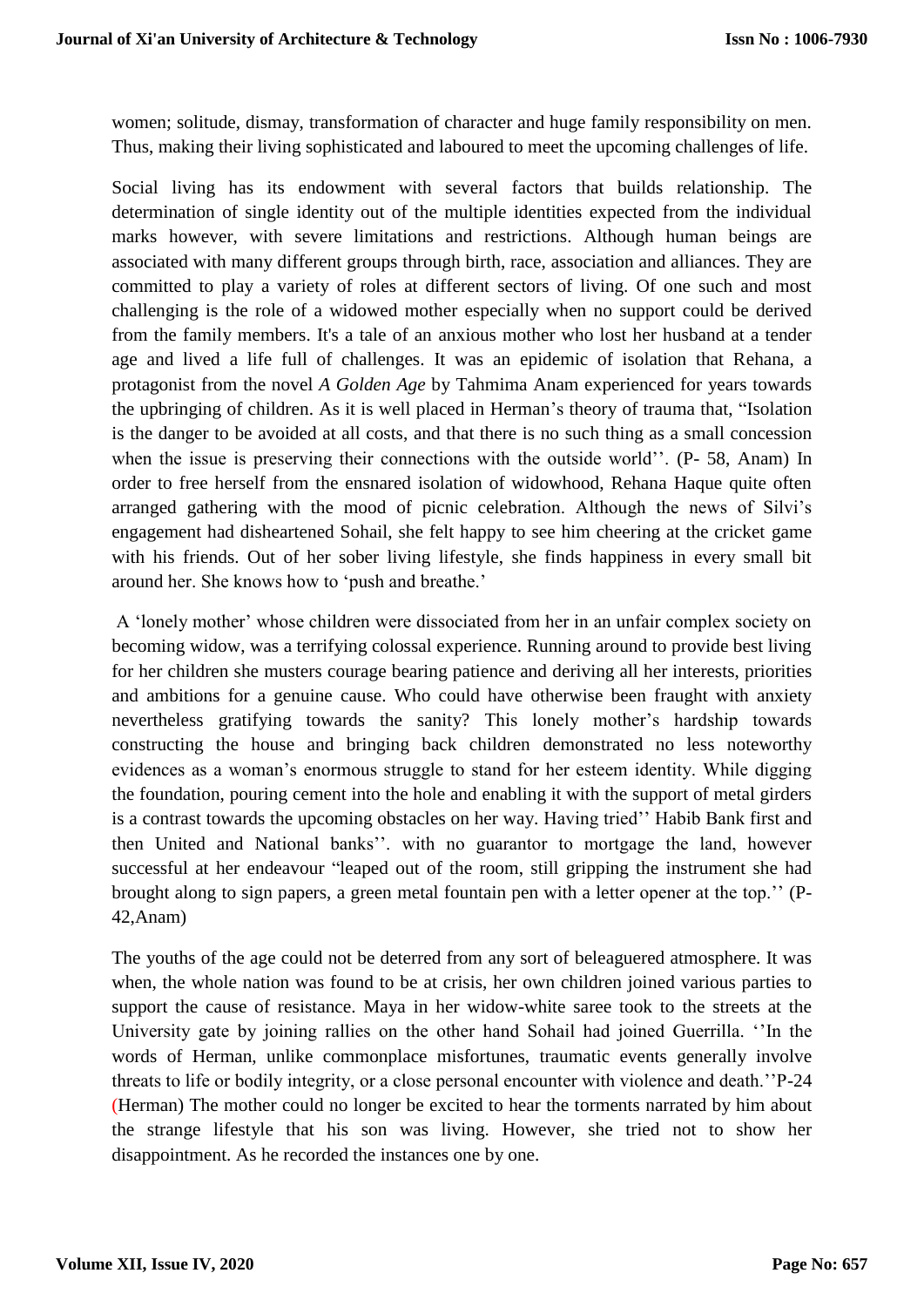''The severity of traumatic events cannot be measured on any single dimension; simplistic efforts to quantify trauma ultimately lead to meaningless comparisons of horror. Nevertheless, certain identifiable experiences increase the likelihood of harm. These include being taken by surprise, trapped, or exposed to the point of exhaustion.'' (P-24, Herman) Sohail's predominant involvement in the resistance movement seem no less a hysteria when he says, "We didn't know where to go, we just heard the Bengali regiments had crossed the border and were setting up camp. All the Bengali regiments in the east had mutinied. They were regrouping when we found them. It was just a temporary settlement at first, then we moved to Agartala, about fifteen miles further from the border. Now it's become like a small town- there's even a hospital, and barracks for the officers. And there are others, in Chittagong, Sylhet, Rajshashi. Seven sectors in all.''( P- 114,Anam)

The normal breathing gets laboured during the grave situations. This intense and emotional action was resulted by the fact of witnessing ''genocide'' around the city impacted due to the involvement by the group of youths Sohail, Aref, and Joy in resistance movements. Sohail, an activist on observing the prevalent condition of mass violence in Dhaka refers to it as genocide not war. According to The [United Nations](https://en.wikipedia.org/wiki/United_Nations) [Genocide Convention,](https://en.wikipedia.org/wiki/Genocide_Convention) which was established in 1948, genocide is defined as "acts committed with intent to destroy, in whole or in part, a national, ethnic, racial or religious group", including the systematic harm or killing of its members, deliberately imposing living conditions that seek to "bring about its physical destruction in whole or in part", preventing births, or forcibly transferring children out of the group to another group.'' This term has been applied to [the Holocaust,](https://en.wikipedia.org/wiki/The_Holocaust) and many other mass killings. Mass violence and genocide thus need to be understood in terms of their connectivity within the international system and "world politics" (Straus 2001, p. 359; Stone 2004; Levene 2005, 2013). P-03 (Karstedt)

Mother's endless love and deep devotion which made her sacrifice all pleasures of life then, took a firm stand to encourage guerrilla activities at her home Shona. Thus, she made him feel comfortable and declared that the place Shona was his birth right. In a study of mothers with multiple personality disorder, the psychiatrist Philip Coons observed: "I have generally been impressed by the positive, constructive and caring attitude that many mothers with multiple personality disorder have towards their children.'' (P- 83,Herman) Concealing all necessary requirements such as crates boxes consisting powdered milk, medicines, buckets, shovels, wool etc. from the army and procuring it to safely deliver them to the refugees the boys aspire a great deal which was an additional challenging aspect when Sohail's mother and sister Maya were the added challenge before them. Maya from *A Golden Age* by Tahmima Anam finds no peace to settle herself due to the development that has been wrought in the city. The natives living in Bangladesh continually lived under threat as the army marches over past the city area. Notwithstanding the disruption caused in the city, the youths have joined hands to practice at the university to fight back their perpetrators. On the other hand, Maya, deeply upset by her friend Sharmeen's missing out, leaves early and returns home just before the siren of the curfew.

Violence in family, attributed to the harsh methods adopted by patriarchy, giving rights to husbands and allies seem more frequently witnessed in the society both in Bangladesh and India. More threatening are the cases about acid attacks and abuse of women recorded by Bangladesh. When a woman refuses claims by the suitor, majority of the cases are observed.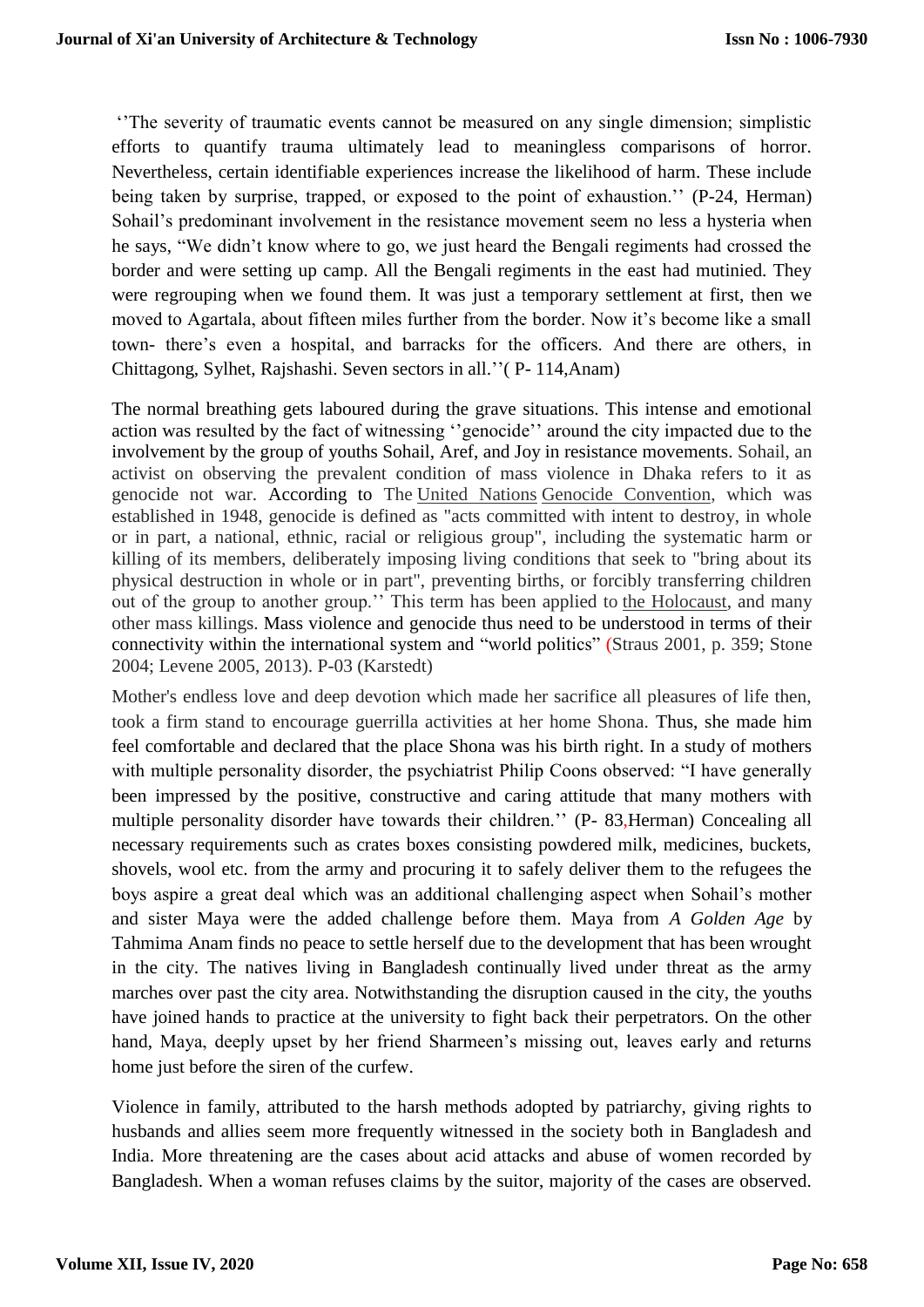Husband is the rightful owner and has rights to correct wife if she forgets her bounds. Even women endorse the same and support the law stated and applied by the traditional society. These laws prevent the growth of women in their lives. As a result they are neglected in perusal of dreams and becoming successful in life.

Zubaida, a character from *The Bones of Grace* by Tahmima Anam lost herself completely in search of the fossil and adapted in a new world which marks her identity as a Bangladeshi Palaeontologist. ''Along with the recognition of the plurality of our identities and their diverse implications, there is a critically important need to see the role of choice in determining the cogency and relevance of particular identities which are inescapably diverse.'' (P-04 Amartyasen.) She had the company of her friends whom she met on her expedition. Among the others, Bettina, a law student who had her boyfriend living in New York. She had her own doubts and debated over it whether she should return to Cambridge after the field work. At last, ended up deciding that she could write her thesis easily in Dhaka. In America, she had obtained scholarship but due to lack of determination to stay in the country made her think of living in Dhaka and completing the thesis for doctoral degree, yet she knew many such degrees are incomplete.

The non-egalitarian gender norms enforced are generally perceived to be the caustic imposition of domestic and sexual violence subjected on women. In some customs women are restricted to enter kitchen or cook food during their menstrual cycle. They are made to sleep on the floor with just a thick sheet. In villages and tribal huts there were also reports of women dying from snake bites. There are instances that have been recorded in Simone De Beauvoir's, *The Second Sex* that menstrual blood makes women impure. During this period, they were restricted entry into kitchen, farm, kept away from fathers, brothers and sisters and so on. In Manu and other religions, a man is prohibited from sexual intercourse. He is condemned of impurity if ever he transgresses. The laws pertaining to this perpetuated with more vigour and carried out further by the following generations. There had been close affinity drawn with the fermentation of crops and soil infertility accounting to menstrual impurity.'' The Laws of Manu are even harsher: 'The wisdom, energy, strength, and vitality of a man coming near a woman stained by menstrual excretions perish definitively.' Priests ordered fifty days of penance for men who had sexual relations during menstruation''.

Women married at an early age are the targets of domestic violence as they are too young to resist. One of the apparent reasons for the increase in domestic violence could be the demands for dowry and the monetary payments they negotiate to pay as a gift to the grooms. When the bride's family is unable to meet with the demands placed by the groom's family, it leads to threats, continuous harassment, torture, disputes with in-laws; finally, the battered victim having to yield to their demands, is driven to a traumatic situation or committing suicide. Similar predominant marital issues are pervasive by the newly married adolescent girls. These teenage girls tend to confront health issues as the post -marital problems perpetuate very soon in their lives. Frequent reported cases associated with these girls are; no contraceptive use prior to first childbirth, rapid repeat childbirth, unwanted pregnancies, pregnancy termination, female genital mutilation and sterilization. These are instances of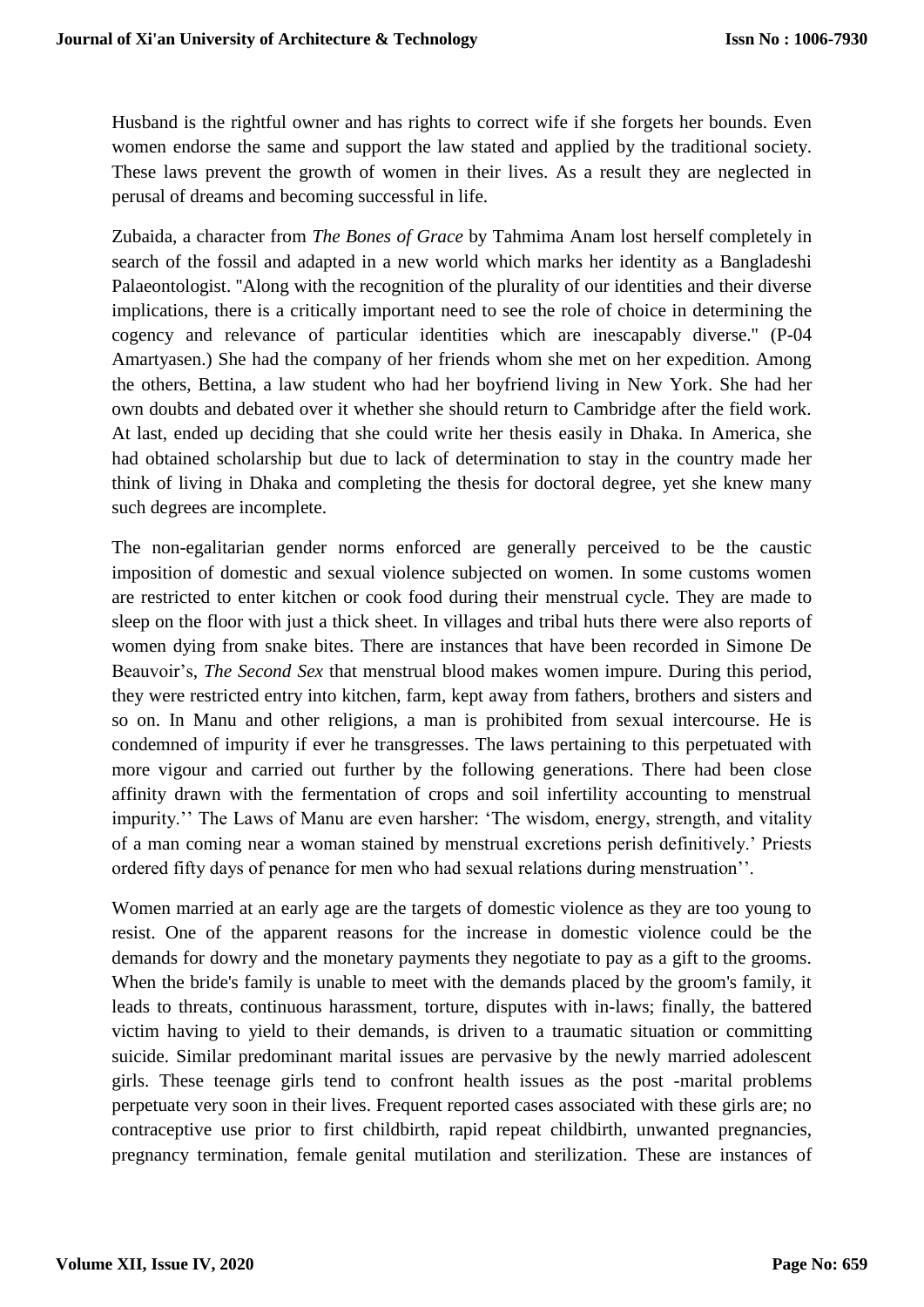gendered based violence which becomes cause for their violation of personality and directs them toward trauma.

Women who are sexually assaulted in their adolescent, whether in post marital rape or by intimate or non-intimate relationship become poor victims. They are severely affected in their health. It increases the risk factors and undermines the maternal health. Maya, the lead character in *The Good Muslim* by Tahmima Anam, Bangladeshi writer confronts such instances which takes her breath out. Her companion and friend from Rajshashi become the victim of patriarchy whose husband, suspecting her in the name of fidelity whipped lashes of one hundred. As the situation compounded to weakening her friend's sturdiness, Maya reaches out to the rescue miscounting the lashes for hundred and gets wounded with a cut on her throat. She felt daunted by the magnitude of developments that bears to witness the prevailing conditions. The intense pain that Nazia undergoes in assuming the role of a wife and a mother on having accused of her honesty does not find any way out and hence severely wounded by the whipped lashes was found lying on the hospital bed.

The laws pertaining to women's marriage in the Muslim custom are primarily based on religious tradition (mahar) by the groom, mahar is a payment or property promised to the bride at the time of marriage. Under this system the wife has right over filing suit in case of divorce or desertion by the husband. But to take any step that could offer a better life especially in the customs consisting traditional roots need vigour and strength from the battered victim. Which is lacking in women like Nazia and more such war victims whose dead babies Maya had delivered.

Nazneen, from Monica Ali's *Brick Lane* has lived through 'Pushing and Breathing' for life. Having abandoned to live out her life, she had never questioned the mystery behind ''How You Were Left to Your Fate''. A comically solemn child tilted her large head back with equanimity when her mother tells her ''to be still, in her heart and mind and accept the Grace of God' 'What could not be changed must be borne'' P-15 (Anam) were the philosophical words she tied herself with. Although married to a man double to her age, she accepted life as it was. After losing one child out of the three children, she felt all her pleasures are associated with her husband. No secondary thoughts ran into her mind when Dr. Azad a frequent guest visits to meet Chanu to dine with them. ''A woman should be diligent to perform her duties towards the man''.(P-67, Gilbert &Gubar) Washing dishes left out last night and every routine of domestic work she does as a dutiful wife. When Chanu looks at his little toe, she thinks of cutting the corns that has been overgrown. "Although nature has not made women so strong of body and so clear of understanding as the ablest of men, yet she has made them fairer, softer, slenderer and had laid in tender affections as love, piety, charity, patience, humility and the like.'' (P-219 Gilbert & Gubar)

The typology of violence that both men and women suffer cause injury to their health both physically and psychologically. Yet another typology of crime associated with violence is unemployment. In the rising global job market, unemployment is a gigantic persistent problem. In true sense, the major cause behind unemployment could be lack of education for the job availabilities, improper planning, lack of transparency in organizations and institutes.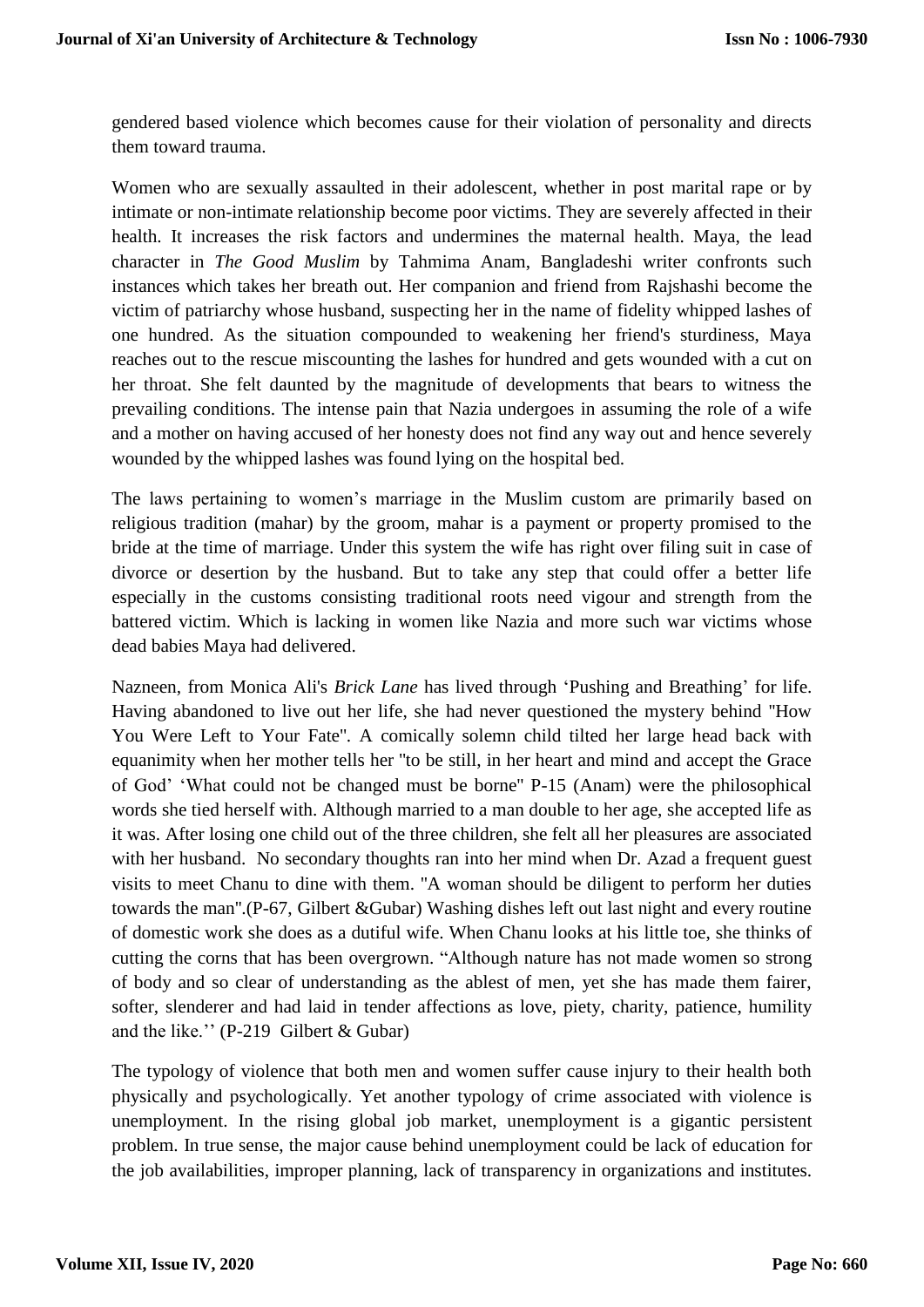Here I meant lack of transparency for insufficient accuracy for being a claimant as permanent employee. Most jobs demand steady work with their own specifications which may not suit the individual's pursuit. We come across a similar pursuant having lost faith from the recruiters, could not accomplish his aimed dreams. "When I came, I was a young man. I had ambitions. Big dreams. When I got off the aeroplane, I had my degree certificate in my suitcase and a few pounds in my pocket. I thought there would be a red carpet laid out for me. I was going to join the Civil Service and become Private Secretary to the Prime Minister.' As he told the story, his voice grew. It filled the room. 'That was my plan. And then I found things were a bit different.''(P-34, Ali) a character named Chanu from Monica Ali's Brick Lane, who was married to a girl about half his age, narrates his pathetic tale to his wife as to how he landed on to the country London with his dreams unsettled.

In many crime related cases it has been observed that the job seekers who were unable to pursue their interests are led to squandering and criminal activities. Which may also lead to involvement in scams and other terrorist activities. These days crime related cases are frequently reported on social media for its increasing violent crimes. In the recent years in Bangladesh, the Muslim clerics' contribution towards Counter Violent Extremism played a remarkable role. About 100,000 Islamic scholars, clerics, and legal experts signed a fatwa (religious verdict) issued by a leading Islamic group in the presence of Maulana Fariduddin Masoud, Chairman of Bangladesh Jamiatul Ulema (BJU) in the year 2016. This fatwa condemned all kinds of violence that includes terrorism and militancy, targeted on all religious groups, non-Muslims, writers and social activists. Hence, the condemned acts were publicly declared as "Haraam," or forbidden in Islam. However, with all security measures, it poses a threat as planning and execution to rehabilitate the offenders involved in violence remains unsettled. Experts and professionals lack well organized approach in various fields of socio- political and technological development. Merely a comprehensive programme and collective efforts could offer better society.

In order to establish peace from the apparent belligerent rule of distorting Muslim identity, the fundamentalists and Islamic clerics stand on quite a challenging state of affirmation to assert the very cause of liberating Islam from the clutches of terrorism. The western politics tend to suppress Muslims in a singular identity. Muslims like all other people in the world have different pursuits. He or she may have connected with class, gender, occupation, food habits, aesthetic taste and so on.

Many agencies and systems of justice under crime have been operating to reduce crime against, men and children. It is a complex set up organized which includes the police, the Crown Prosecution Service, the judiciary, the magistracy and clerks of the court. A wide range of task is carried out such as crime prevention, law enforcement, provision of safeguards against injustice, punishment of offenders, and custody of offenders.(P- 04) In several cases on domestic violence and child abuse, the intervention by the police does not resolve the issue rather the case is withheld. However, a disciplinary offence is constituted against the officers who neglect the complaints made by the victim. Besides this, there (CPS) is meant to check whether the woman is willing to proceed or drop the case for fear of personal security. For many police, most incidents of what is called 'domestic violence' are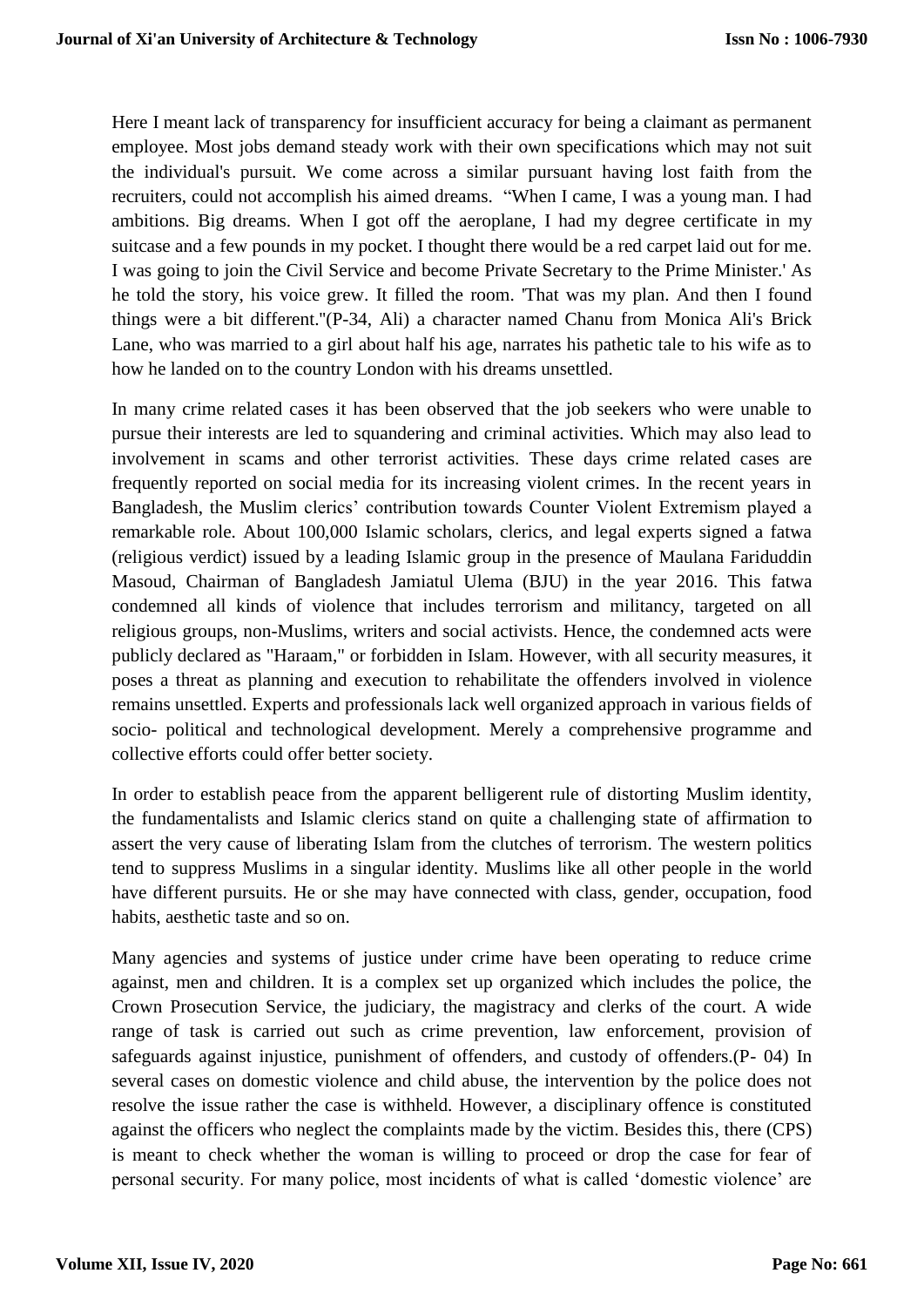defined as relatively isolated or 'one-off' or relatively irresolvable, so that intervention is unlikely to produce change behaviour. (P-07) Ostensibly when crime is reported with apparent injuries like, bruises to arms and legs and traces of assaults on the body and unhealed wounds all these alleged acts are quite insufficient to proceed with the case. Significantly, the officers attempt more intensive approach to deal with the case within their peripheral authority.

Reports about violence among children has become a burning issue which calls for a longstanding assertion from maltreatment and child abuse. Such acts of interpersonal violence results to mental disorder and illness among children. As the child grows, these acts are established as a cause of behavioural disorders and trauma for life. People who are multiply disadvantageous and intersectional weak are the targets of such violence. Zaid, a six years old child who looked about four from The Good Muslim 'by Tahmima Anam abandoned to the mercy of the father after the death of the mother Silvi, was sent for Madrasa where he is expected to be educated and given reformation of formation of character into a new life. There the child, bereft of parental care and proper homely atmosphere is left to the care of Huzoor an Arabic master. He happens to confront myriad of challenges. Having to relinquish all his interests, the lonely child looks out for someone from home who could provide him proper need, but that was all to his dismay. The atmosphere at the madrasa was no good for the child's living not even the supper that was provided. It was all to the Huzoor's instructions that the children must live. Zaid experiences a break down in his life for the first time, ''The Huzoor takes my hand. He puts my hand on his heat. His whip is a snake. His snake is a whip. Hands on the heat. In the Huzoor's hand.'' (P-195,Anam)

More than 900 frequent suicidal cases due to child abuse were recorded in the history; however, the great majority of child victims suffering from dreadful memories appear to have haunting life even after their growth. As the growing mind struggles to form new mode; a transformation from childhood, teenage and adult life, the legacy of the unforgettable past becomes increasingly, burdensome. Eventually, in a bold reconciling effort, the clouded old thoughts may begin to fragment or break down. This transition occurs with a resolution towards uprising after experiencing many phases of bitterness in the past.

More such cases are recorded on the social media where the abandoned child vents out his/ her plight to the various organizations that help rehabilitate these children. "When I was about nine, a man overdosed in my house. I remember seeing him on the floor in our bathroom next to a needle, and lots of blood. I was scared and didn't know what to do but my dad just told me to go to my room. Soon after that I was referred to the NSPCC's FEDUP programme which does group work with children whose parents have drug or alcohol problems.'' NSPCC is one of those organizations that helps children overcome such experiences left unsettled in their family.

The Ministry of Education and the Ministry of Home Affairs are constantly devising measures to counter terrorism and ensure harmony. In one of the reports from Bangladeshi news, the Muslim community was kept informed to prepare pre- sermon speech and guarantee the safety of the students who went missing more than ten days. Further the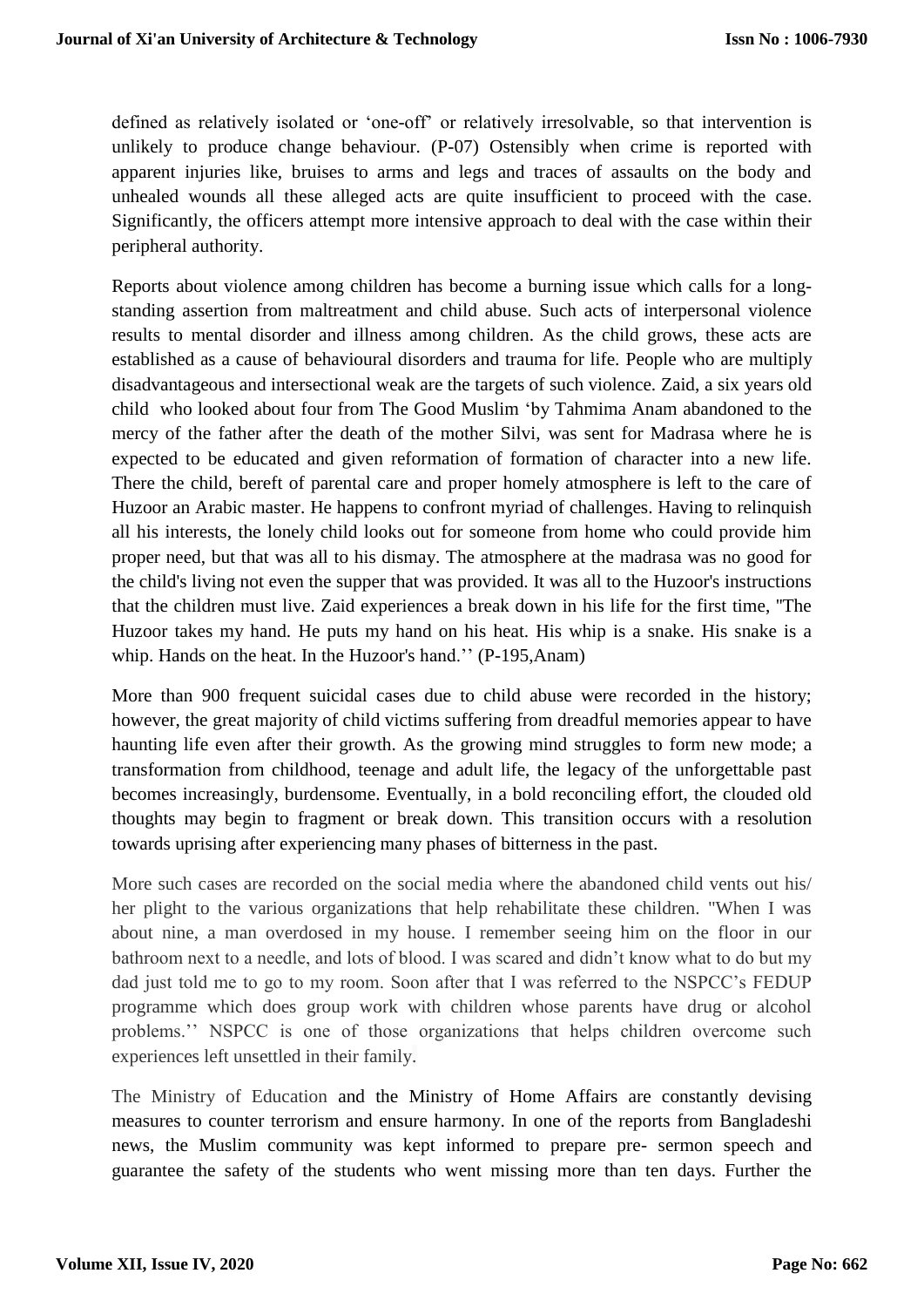educational institutions have also been inspected to see that the teachers, parents, and students remain vigilant. In order to envisage a government free from terrorism police involvement is made mandatory at emergency. Currently, the number of universities are thirty-seven in public and 95 in private sectors of the country with more than 600,000 students' population. The Bangladeshi government under various projects of media sensitizing control is planning to develop the technological capacity of the National Telecommunication Monitoring Centre (NTMC) to enhance and detect extremist websites and twitter. The Bangladesh Telecommunication Regulatory Commission (BTRC) is actively working to bring good results.

A distinctive person who takes over many attributes in building self towards living thus left with bare chances of survival and longing to identify its own self. The withdrawn self after long persistent endeavour, attempts to regenerate energies; besides, the mutilated self finds it difficult to emerge into a new life. Bestowed with brain and sense, human beings are the creatures ought to derive satisfaction by sharing wise ideas and intellects. As long as they promote this factor, they widen their horizons and open desires into new areas and avenues which could define their identity. But the same is ensnared if it is subjected to suppression.

The war rape victims from *A Golden Age* were treated by Rehana Haque and Maya at the rehabilitation centre. As a doctor she had seen many dead babies delivered during war by the rape victims. All those rape victims were mentally prepared to marry the army men who had sexually assaulted them as there was no other go. Their family members had rejected them for losing their virginity even their husbands were not ready to accept the fact.

All cases adhering to women, unemployed youth and those with domestic violence implicated need a long stand to affirm safety in society. The Bangladesh government has come up with the microcredit loan programs or otherwise they try to seek employment opportunities to reduce the vulnerability and empower women. However, the study insisted education as the sole legitimate prospect by which it can promote the earning potential and liberate maximum women from dowry harassments and domestic violence for women related issues in Bangladesh. To safeguard and protect the masses from crime atrocities and abhorrence acts, a Convention on the Prevention and Punishment of the Crime of Genocide was activated in the year 1948. In search of finding and constructing an identity of her choice she often gets frustrated and doomed to trauma but narratives of these two writers pave a way out as they offer a solution to tackle this situation in a feminine way-'push and breathe', give birth to a safer new world of hope, dignity and love.